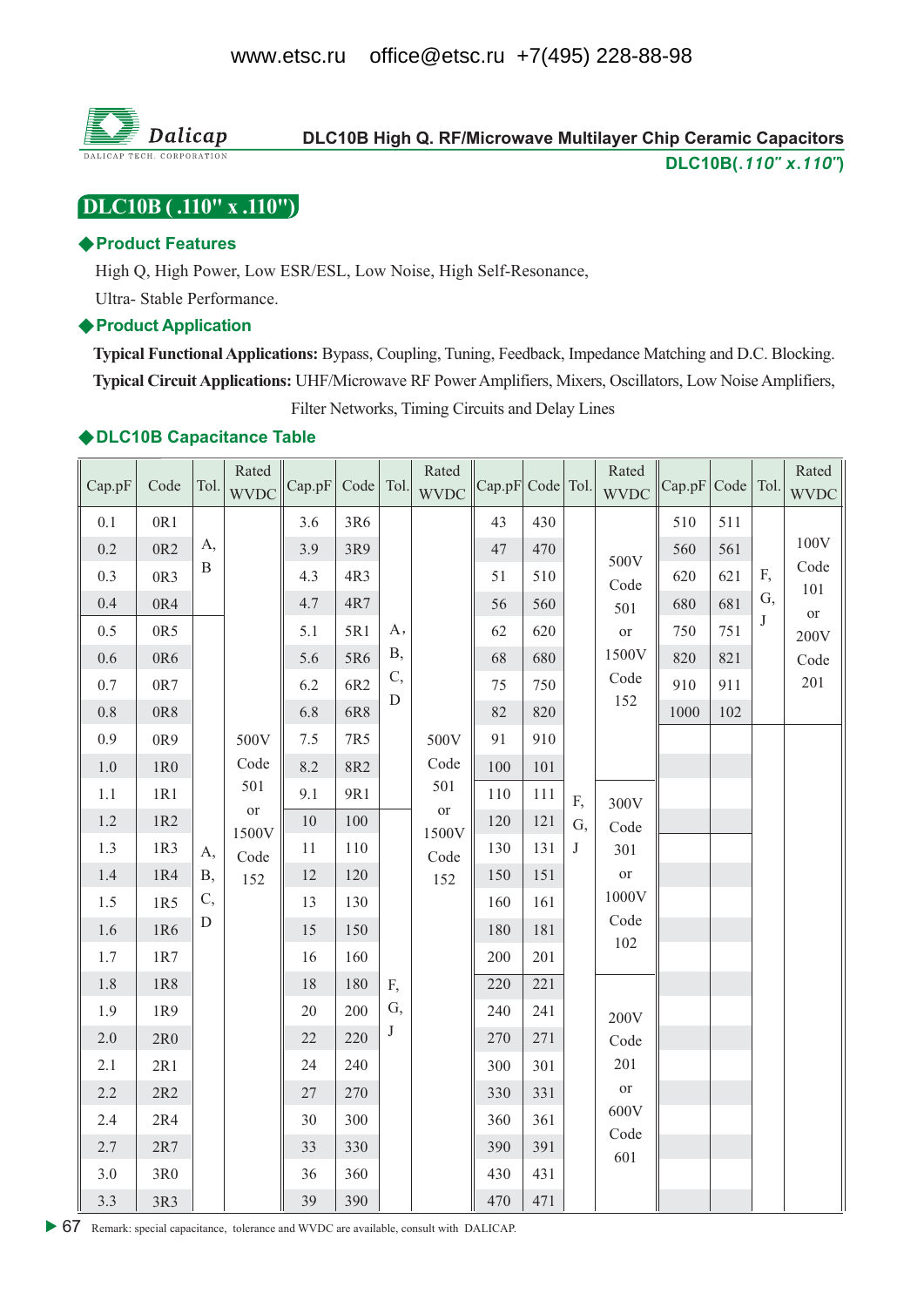

Note: Tolerance of  $\pm 0.02pF$  is a possibility. Please contact Dalicap

### ◆ DLC10B Capacitor Dimensions

unit:inch(millimeter)

|        |               |                   |                                | <b>Capacitor Dimensions</b>    |               | <b>Lead Dimensions</b> | Plated        |                        |                                      |                                      |
|--------|---------------|-------------------|--------------------------------|--------------------------------|---------------|------------------------|---------------|------------------------|--------------------------------------|--------------------------------------|
| Series | Term.<br>Code | Type / Outlines   | Length                         | Width                          | Thick.        | Overlap                | Length        | Width                  | <b>Thickness</b>                     | Material                             |
|        |               |                   | (Lc)                           | (W <sub>c</sub> )              | (Tc)          | (B)                    | $(L_L)$       | $(W_L)$                | $(T_L)$                              |                                      |
|        | W             |                   | $.110 + .020$<br>to $-.010$    | .110<br>士                      | .10           | .024                   |               |                        |                                      | $100\%$ Sn<br>over Nickel<br>Plating |
| 10B    | L             | Chip              | $(2.79+0.51)$<br>to $-0.25$ )  | .010<br>(2.79)<br>$\pm 0.25$ ) | (2.54)<br>max | (0.60)<br>max          |               |                        |                                      | 90 Sn10Pb<br>over Nickel<br>Plating  |
| 10B    | <b>MS</b>     | πIM<br>Microstrip | .135<br>.110<br>士<br>士         |                                | .10           |                        | .250          | .093<br>士<br>.005      | $.008 \pm .001$<br>$(0.2 \pm 0.025)$ | Silver-<br>plated<br>Copper          |
|        |               |                   | .015<br>(3.43)<br>$\pm 0.38$ ) | .010<br>(2.79)<br>$\pm 0.25$ ) | (2.54)<br>max |                        | (6.35)<br>min | (2.36)<br>$\pm 0.13$ ) | $.004 \pm .001$<br>$(0.1 \pm 0.025)$ | $100\%$<br>Silver                    |

|        |           |                                      |                                                            |                                             | <b>Capacitor Dimensions</b> |                       | <b>Lead Dimensions</b> |                                           |                                                                              |                                                                  |  |
|--------|-----------|--------------------------------------|------------------------------------------------------------|---------------------------------------------|-----------------------------|-----------------------|------------------------|-------------------------------------------|------------------------------------------------------------------------------|------------------------------------------------------------------|--|
| Series | Term.     | Type / Outlines                      | Length                                                     | Width                                       | Thick.                      | Overlap               | Length                 | Width                                     | Thickness                                                                    | Plated<br>Material                                               |  |
|        | Code      |                                      | $(L_c)$                                                    | (W <sub>c</sub> )                           | (Tc)                        | (B)                   | $(L_L)$                | $(W_L)$                                   | $(T_L)$                                                                      |                                                                  |  |
| 10B    | P         | Chip<br>(Non-Magnetic)               | $.110 + .020$<br>$to-.010$<br>$(2.79+0.51)$<br>$to -0.25)$ | .110<br>士<br>.010<br>(2.79)<br>$\pm 0.25$ ) | .10<br>(2.54)<br>max        | .024<br>(0.60)<br>max |                        |                                           |                                                                              | $100\%$ Sn<br>over Copper<br>Plating<br><b>RoHS</b><br>Compliant |  |
| 10B    | <b>MN</b> | ⊤I I<br>Microstrip<br>(Non-Magnetic) | .135<br>士<br>.015<br>(3.43)<br>$\pm 0.38$ )                | .110<br>士<br>.010<br>(2.79)<br>$\pm 0.25$   | .10<br>(2.54)<br>max        |                       | .250<br>(6.35)<br>min  | .093<br>士<br>.005<br>(2.36)<br>$\pm 0.13$ | $.008 \pm .001$<br>$(0.2 \pm 0.025)$<br>$.004 \pm .001$<br>$(0.1 \pm 0.025)$ | Silver-<br>plated<br>Copper<br>100%<br>Silver                    |  |

Note: non-mag is no magnetism.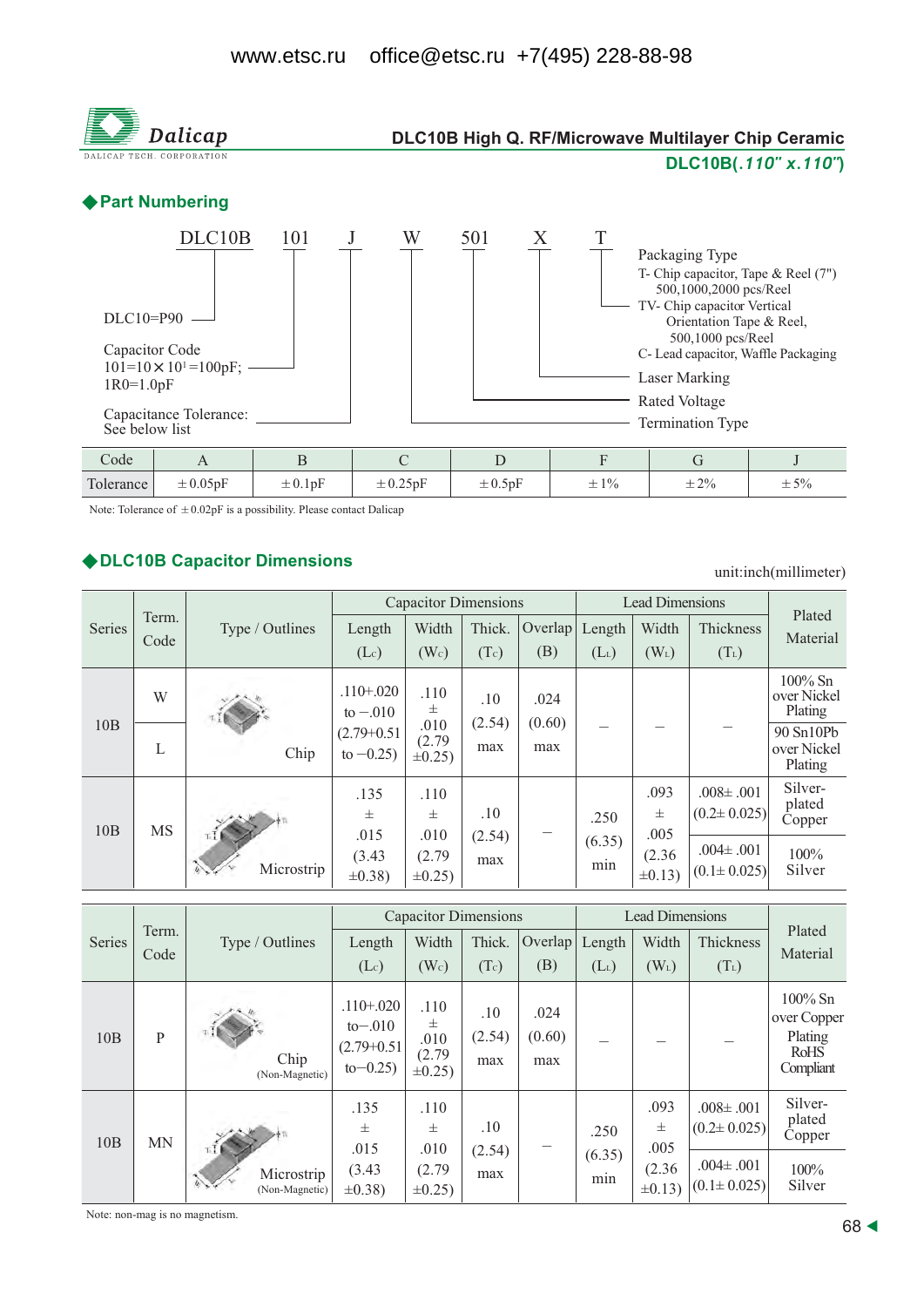

# DLC10B High Q. RF/Microwave Multilayer Chip Ceramic Capacitors DLC10B(.110" x.110")

# ◆ Performance

| Item                                  | Specifications                                                        |
|---------------------------------------|-----------------------------------------------------------------------|
| Quality Factor (Q)                    | greater than 10,000 at 1 MHz                                          |
|                                       | 0.1 pF to 470 pF:                                                     |
|                                       | 10 <sup>6</sup> Megohms min. $\omega$ +25°C at rated WVDC.            |
|                                       | 10 <sup>5</sup> Megohms min. $\omega$ +125°C at rated WVDC.           |
| Insulation Resistance (IR)            | 510 pF to 1000 pF:                                                    |
|                                       | 10 <sup>5</sup> Megohms min. @ +25 <sup>°</sup> C at rated WVDC.      |
|                                       | 10 <sup>4</sup> Megohms min. $\omega$ +125°C at rated WVDC.           |
| <b>Rated Voltage</b>                  | See Rated Voltage Table                                               |
|                                       | 250% of Rated Voltage for 5 seconds, Rated Voltage $\leq 500$ VDC     |
| Dielectric Withstanding Voltage (DWV) | 150% of Rated Voltage for 5 seconds, 500VDC < Rated Voltage ≤ 1250VDC |
|                                       | 120% of Rated Voltage for 5 seconds, Rated Voltage > 1250VDC          |
| <b>Operating Temperature Range</b>    | $-55^{\circ}$ C to $+200^{\circ}$ C.                                  |
| Temperature Coefficient (TC)          | +90 ± 20 ppm/ $\mathbb{C}$ (-55 $\mathbb{C}$ to +125 $\mathbb{C}$ );  |
| Capacitance Drift                     | $\pm$ 0.02% or $\pm$ 0.02pF, whichever is greater.                    |
| Piezoelectric Effects                 | None                                                                  |
| <b>Termination Type</b>               | See Termination Type Table                                            |

Capacitors are designed and manufactured to meet the requirements of MIL-PRF-55681 and MIL-PRF-123.

# ← Environmental Tests

| Item                                              | Specifications                                                                                                                                                           | Method                                                                                                                                                                                                                                                                 |
|---------------------------------------------------|--------------------------------------------------------------------------------------------------------------------------------------------------------------------------|------------------------------------------------------------------------------------------------------------------------------------------------------------------------------------------------------------------------------------------------------------------------|
| Thermal<br><b>Shock</b><br>Moisture<br>Resistance | DWV: the initial value<br>IR: Shall not be less than $30\%$<br>of the initial value<br>Capacitance change:<br>no more than $0.5\%$ or $0.5pF$ .<br>whichever is greater. | MIL-STD-202, Method 107, Condition A.<br>At the maximum rated temperature $(-55^{\circ}\text{C} \text{ and } 200^{\circ}\text{C})$ stay 30 minutes.<br>The time of removing shall not be more than 3 minutes.<br>Perform the five cycles.<br>MIL-STD-202, Method 106.  |
| Humidity<br>(steady state)                        | DWV: the initial value<br>IR: the initial value<br>Capacitance change:<br>no more than 0.3% or 0.3pF.<br>whichever is greater.                                           | MIL-STD-202, Method 103, Condition A, with 1.5 Volts D.C.<br>applied while subjected to an environment of $85^{\circ}$ C with $85\%$<br>relative humidity for 240 hours minimum.                                                                                       |
| Life                                              | IR: Shall not be less than 30%<br>of the initial value<br>Capacitance change:<br>no more than 2.0% or 0.5pF<br>whichever is greater.                                     | MIL-STD-202, Method 108, for 2000 hours, at 200°C.<br>$200\%$ of Rated Voltage for Capacitors, Rated Voltage $\leq 500$ VDC<br>120% of Rated Voltage for Capacitors, 500VDC < Rated Voltage ≤ 1250VDC<br>100% of Rated Voltage for Capacitors, Rated Voltage > 1250VDC |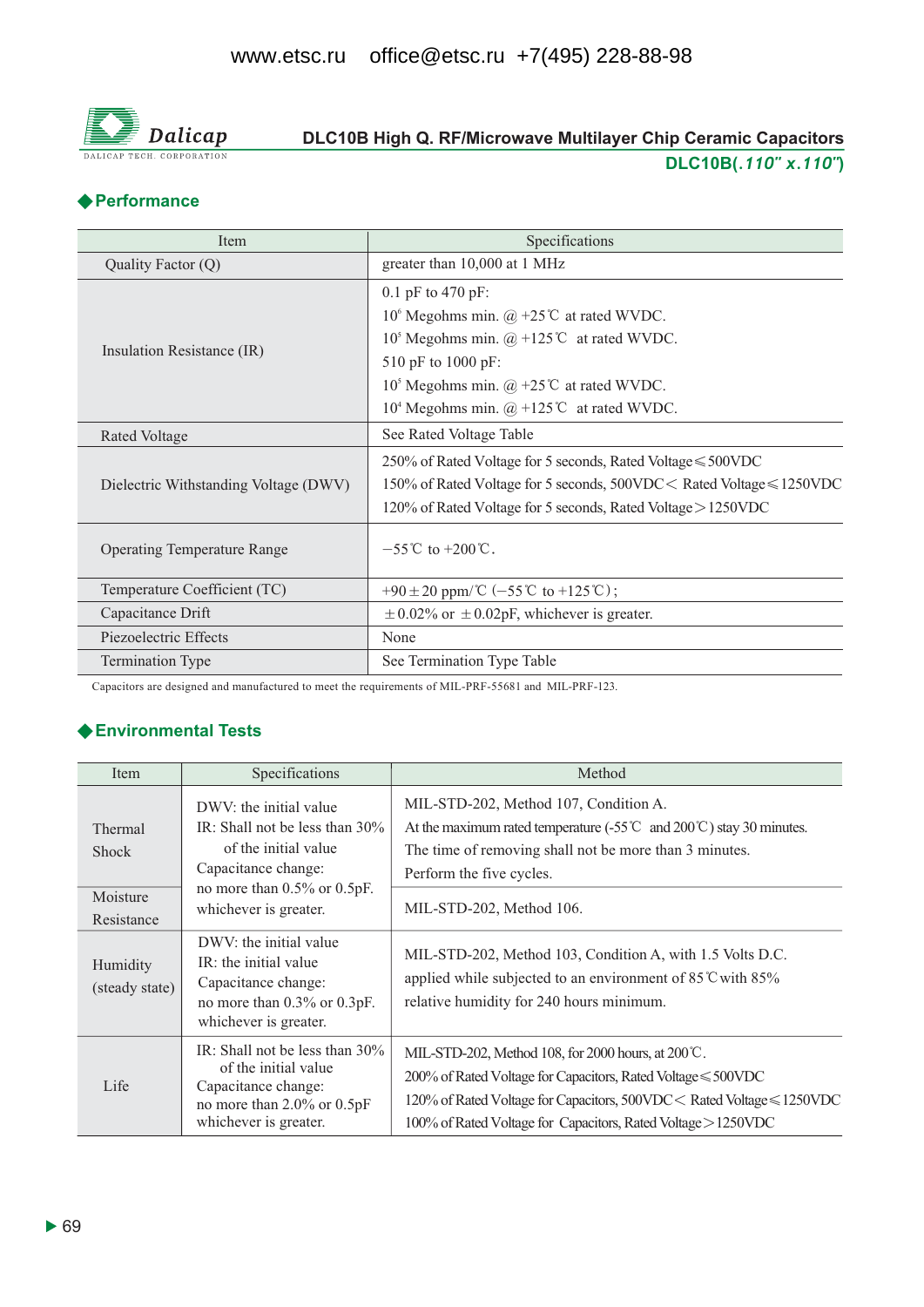

# DLC10B High Q. RF/Microwave Multilayer Chip Ceramic DLC10B(.110" x.110")

## ◆ DLC10B Performance Curve



### **ESR** vs Capacitance



### **DLC10B** Horizontal First Series Resonance(FSRs)





### Q vs Capacitance





### **Definitions and Measurement Conditions**

For a capacitor in a series configuration, i.e., mounted across a gap in a microstrip trace, with 50-Ohm source and termination resistances, the First Series Resonance, FSR, is defined as the lowest frequency at which the imaginary part of the input impedance, Im<sub>[Zin]</sub>, equals zero. Should Im<sub>[Zin]</sub> or the real part of the input impedance, Re[Zin], not be monotonic with frequency at frequencies lower than those at which  $Im[Zin] = 0$ , the FSR shall be considered as undefined (gap in plot above). FSR is dependent on internal capacitor structure; substrate thickness and dielectric constant; capacitor orientation, as defined above; and mounting pad dimensions.

The measurement conditions are: substrate -- Rogers RO4350; substrate dielectric constant = 3.66; horizontal mount substrate thickness (mils) = 50; gap in microstrip trace (mils) = 72; horizontal mount microstrip trace width (mils) = 110. Reference planes at sample edges.

All data has been derived from electrical models created by Modelithics, Inc., a specialty vendor contracted by DLC. The models are derived from measurements on a large number of parts disposed on several different substrates.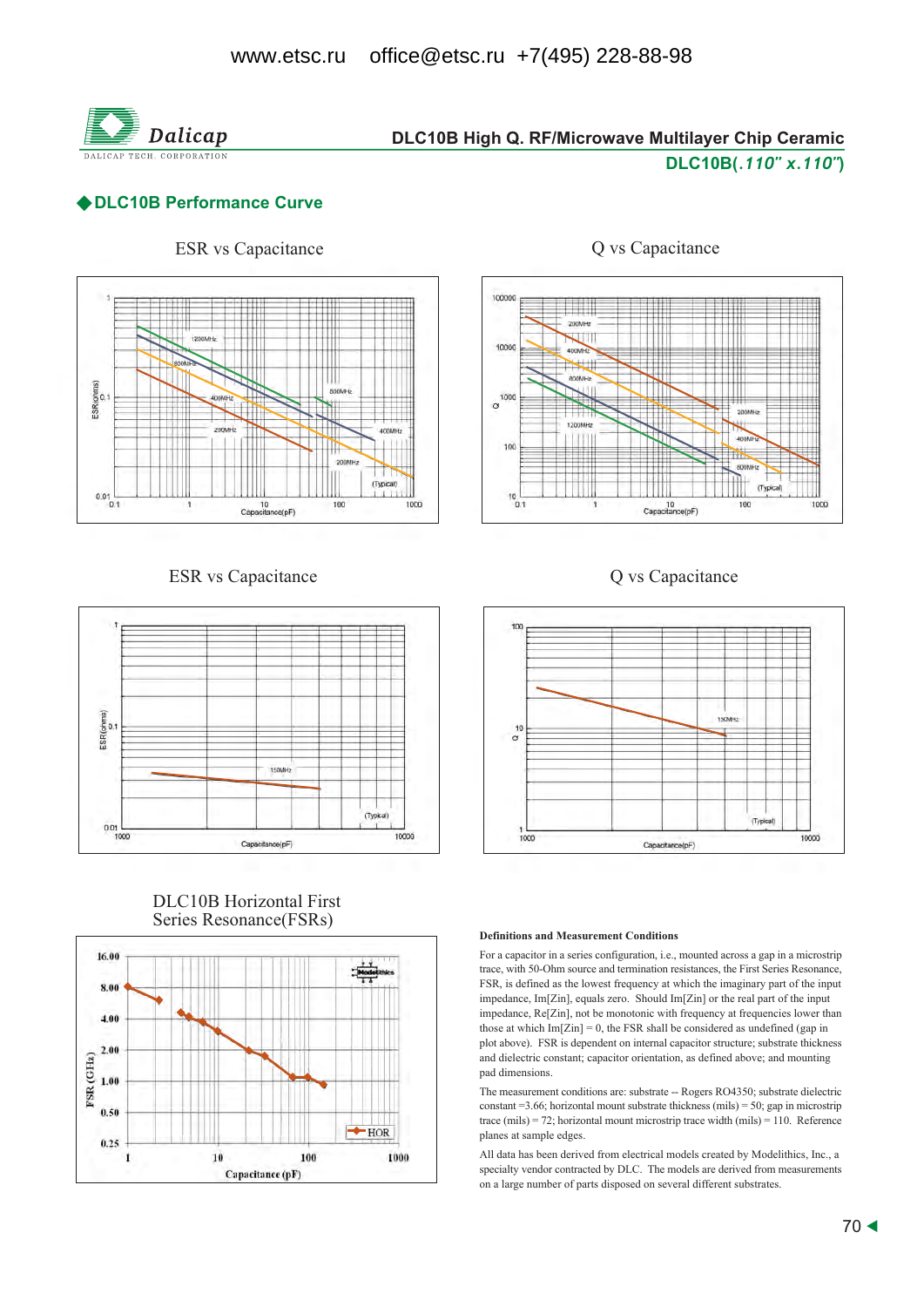

# DLC10B High Q. RF/Microwave Multilayer Chip Ceramic Capacitors DLC10B(.110" x.110")

### ◆DLC10B Performance Curve



### **Current Rating vs Capacitance**



The current depends on power dissipation limited:  $I = \sqrt{\frac{P_{\text{downman}}}{ESR}}$ 

# ◆ Tape & Reel Specifications

#### **Definitions and Measurement conditions:**

For a capacitor in a series configuration, i.e., mounted across a gap in a microstrip trace, with 50-Ohm source and termination resistances, the First Parallel Resonance, FPR, is defined as the lowest frequency at which a suckout or notch appears in [S21]. It is generally independent of substrate thickness or dielectric constant, but does depend on capacitor orientation. A horizontal orientation means the capacitor electrode planes are parallel to the plane of the substrate; a vertical orientation means the electrode planes are perpendicular to the substrate.

The measurement conditions are: substrate -- Rogers RO4350; substrate dielectric constant = 3.66; horizontal mount substrate thickness (mils) = 50; gap in microstrip trace (mils) = 72; horizontal mount microstrip trace width (mils) = 110. Reference planes at sample edges.

All data has been derived from electrical models created by Modelithics, Inc., a specialty vendor contracted by DLC. The models are derived from measurements on a large number of parts disposed on several different substrates.

### **Current Rating vs Capacitance**



Note: If the thermal resistance of mounting surface is 20°C/W.

then a power dissipation of 3 W will result in the current limited we can calculate the current limited  $I = \sqrt{\frac{P_{\text{downum}}}{ESR}}$ 

| Orientation | EIA   | A0   | B <sub>0</sub> | K <sub>0</sub> | W     | P <sub>0</sub> | P <sub>1</sub> |      |      | $Qty$ /reel | Tape<br>Material |
|-------------|-------|------|----------------|----------------|-------|----------------|----------------|------|------|-------------|------------------|
| Horizontal  | 1111  | 2.85 | 3.90           | .95            | 8.00  | 4.00           | 4.00           | 0.22 | 3.50 | 2000        | Plastic          |
| Vertical    | 1111  | 2.00 | 3.50           | 2.70           | 12.00 | 4.00           | 4.00           | 0.40 | 5.50 | 500         | Plastic          |
| Vertical    | ! 111 | 2.96 | 3.60           | 2.40           | 8.00  | 4.00           | 4.00           | 0.22 | 3.50 | 500         | Plastic          |

Horizontal Orientation



Vertical Orientation